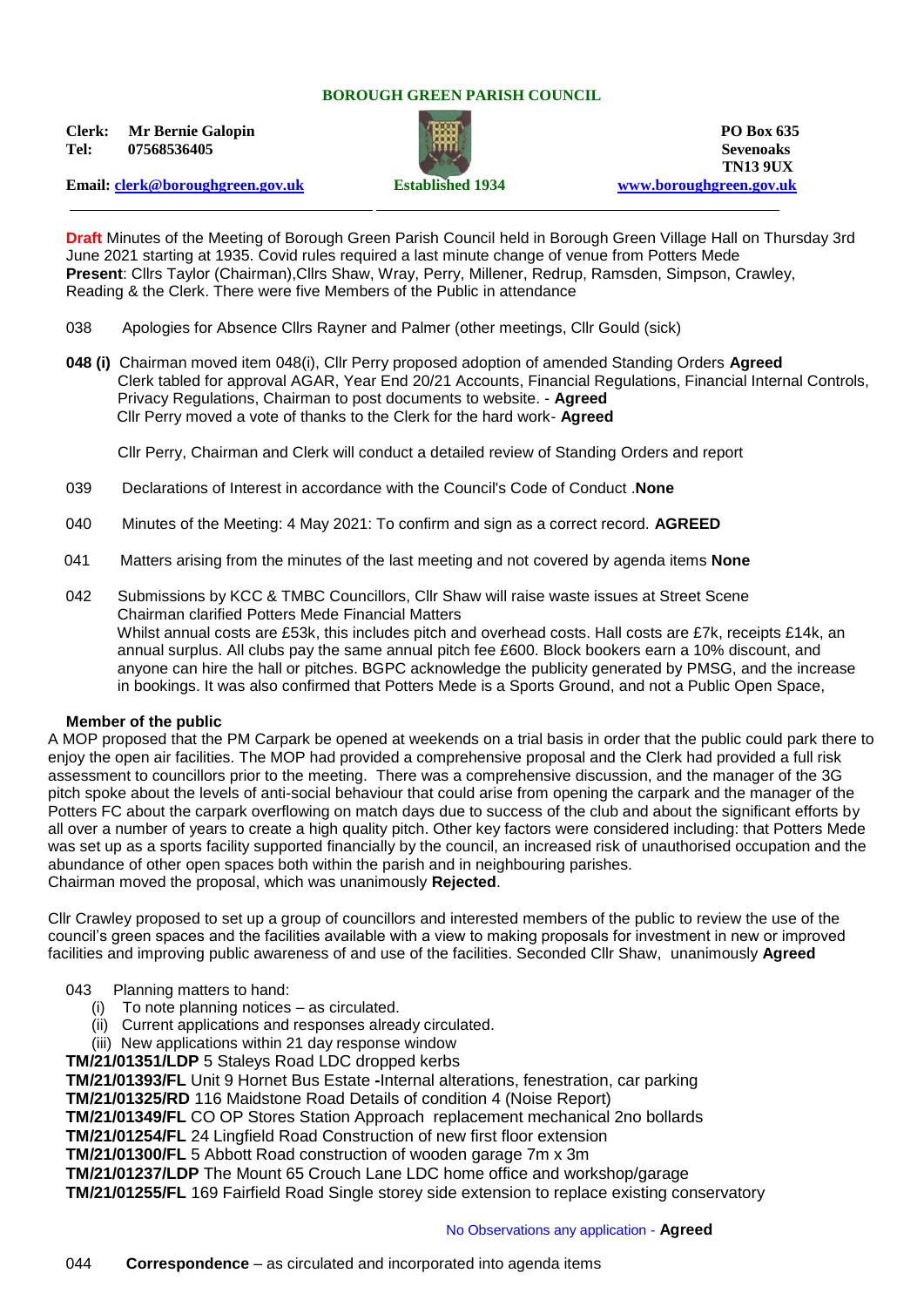# **Thursday 3rd June 2021 Page 2**

# 045 **Potters Mede** Grounds and Pavilion

- (i) The pedestrian access has been modified to enable disabled and push-chair access
- (ii) Weekend carpark opening rejected (above)
- (iii) Carpark resurfacing Defer but re-visit when current financial demands ease.

## 046 **Recreation Ground**:

- (i) Rec footpath surfacing., Abacus to commence work this month
- (ii) Rec Revamp progress. Very successful meeting with the Committee, Enovert grant application lodged. Clerk will project-manage. Box Logistics grant agreed. Chairman to approach Landfill sites
- (iii) Pavilion decoration ongoing
- (iv) CCTV ongoing
- (v) Sarah Glyn-Ives Social Prescriber to attend and report next meeting

## 047 **Village Enhancements**:

- (i) Cooper & Crest Isles Quarry East Land transfers progressing
- (ii) A25 gateway legal challenge Part 2 update
- (iii) Public Toilet, Staleys Acre and Crowhill transfers progressing.
- (iv) Salt supplies- proposal for gritter attachment, salt supplies and storage ongoing
- (v) Harrison Rd to note wild flowers.
- (vi) To note KCC Tree offer War Memorial, suggest painting fence behind
- (vii)Bellows Lane Street names Chairman reported contact with TMBC and Ightham PC. It was felt standard name plates would be out of place, and country footpath style signs more appropriate for the location

# 048 **Financial Matters**:

- (i) Clerk's RFO Report.& Audit Progress
- (ii) Clerk presented Bank Reconciliations as at 31 March 2021 (appendix 2)
- (iii) Donations/grants as circulated Clerk suggested with liaison with Church and School Welfare Officers to identify hardship in families that could be supported by PC Grants to those organisations Agreed in principle up to £1000 to BGPS/PTA- to be confirmed and actioned by email **AGREED**
- (iv)To note adoption above of all Compliance documents
- (v) Chairman noted collection £210 Nisa Tennis court hire
- (vi) **Payments**: to approve as listed and circulated to all Cllrs. Invoice list agreed and signed by Cllr Gouldand Chair (Appendix 1) unanimously **AGREED**

#### 048 **Website & Social Media,**

(i) No report

# 049 **T&MBC Local Plan**:

(ii) Chairman gave brief report on TMBC's submission to Tun Wells Reg 19 Local Plan consultation

#### 050 **Highways and Streetlighting**:

- (i) R Body entrance " Caution HGVs Turning" sign installed. KCC approved, R Body paid Cllr Millener - recommence Highway Improvement campaign
- . A25 Askew Bridge Closure - lessons TMBC/KCC/PC working group to establish future protocol There was some discussion about litter picking volunteers and street sweeping. Tim to progress

#### 051 **Sandpits Quarries and Landfills:**

- (i) Fly-tipping onto R Body's landfill site. Standards complaint lodged
- 052 **Councillor's Reports** from outside bodies (max 3 mins) Cllrs Shaw and Perry discussed H+H noise, and future liaison meetings
- 053 Date of Next Meeting:7.30 pm Monday 5th July at venue tba Zoom meeting of the Finance Committee to approve & recommend the Y/E Accounts Date tba The Parish Office will not be open, and Parish Annual Meeting Deferred At other times, appointments can be arranged to meet the Clerk, queries raised or ideas exchangedusing the contact details above.
- 054 Exclusion of Public and Press: Pursuant to Section1(2) of the Public Bodies (Admission to Meetings) Act 1960 Chairman to move that the press and public be excluded from the remainder of the meeting during consideration of any item.

5th July 2021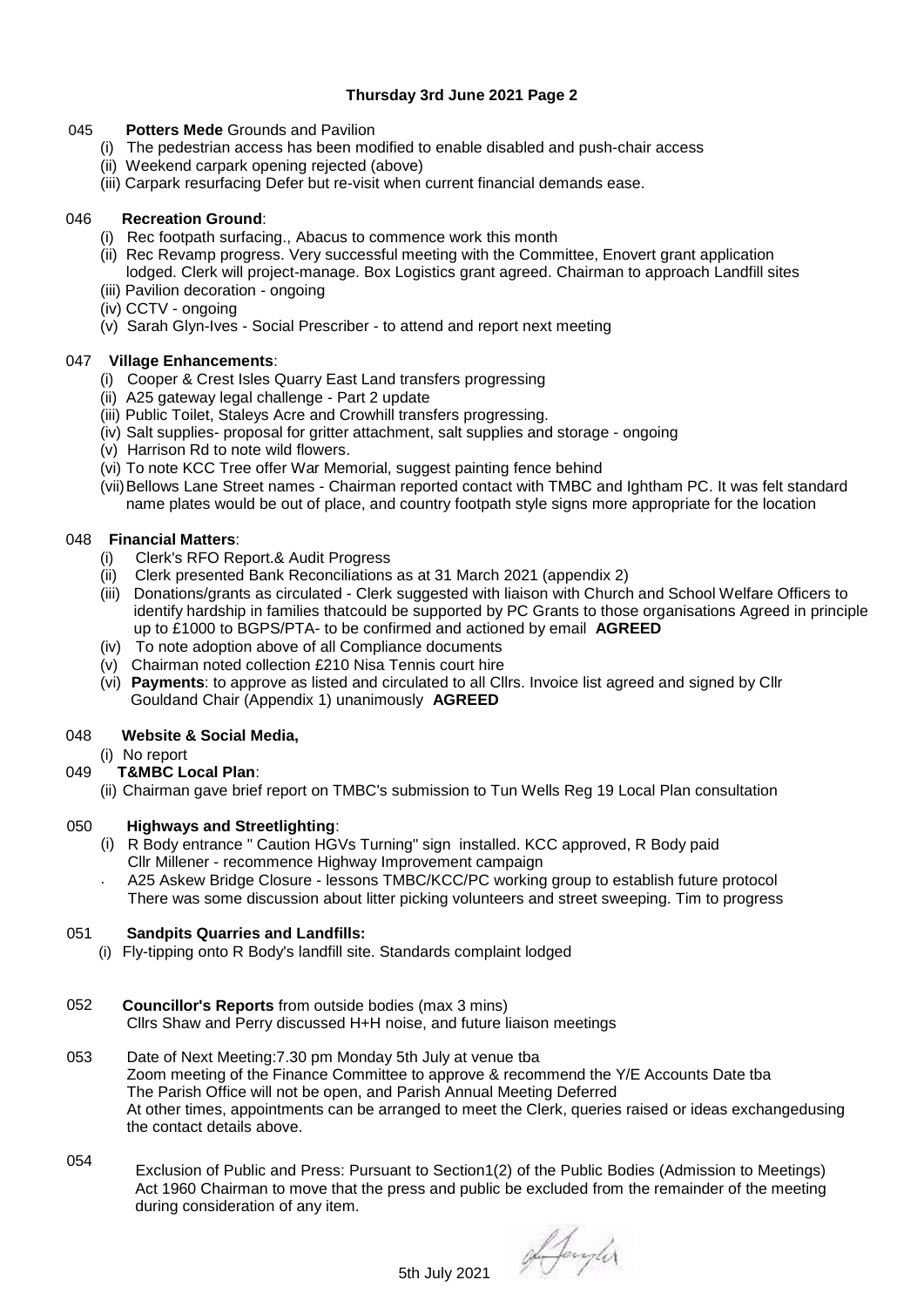# **Thursday 3rd June 2021 Page 3**

**A25 Hedge legal matters** a Section 36 offer had been lodged, response awaited. There were discussions about Lendon Rd properties, Christmas Lights and a Standards Complaint **Meeting closed at 22.15**

| <b>APPENDIX 1</b><br>Payments Schedule Natwest A/C 600857 |         |
|-----------------------------------------------------------|---------|
| Month: June 2021                                          | £       |
|                                                           |         |
| <b>Standard On-Line Payments</b>                          |         |
| <b>Staff Salaries</b>                                     | 4033.99 |
| <b>HMRC</b>                                               | 1772.8  |
| <b>KCC Pensions</b>                                       | 1013.78 |
| <b>Online Banking Payments</b>                            |         |
| Kent Garden Machinery, Inv 90                             | 487.99  |
| Kent Garden Machinery, Inv 90A                            | 66.90   |
| Streetlights, Inv 12104                                   | 462     |
| Joint Parish Councils Consultative Group                  | 35      |
| Les Cox, Inv 52202101                                     | 400     |
| Wrotham Parish Council, Inv 206                           | 133.73  |
| <b>Monthly Direct Debits</b>                              |         |
| Zen Internet                                              | 10.79   |
| Castle Water                                              | 40.32   |
| Bank Charges *                                            | 19.24   |
| <b>ALD</b>                                                | 301.32  |
| $E$ -On $*$                                               | 452.98  |
| <b>TMBC</b>                                               | 57      |
| EDF Energy *                                              | 338     |
| <b>EDF Energy</b>                                         | 13      |
| Wex *                                                     | 96.57   |
| Wex $*$                                                   | 11.69   |
| * DD amounts may vary on a monthly basis                  |         |
| <b>Total Payments</b>                                     | 9735.95 |
|                                                           |         |



# **APPENDIX 2**

| <b>Account Number</b> Sort                         |  | <b>Account Title</b>                            |  | <b>Balance GBP Balance</b> |  |  |  |
|----------------------------------------------------|--|-------------------------------------------------|--|----------------------------|--|--|--|
| 002567292: Borough Green Parish Council UNITY BANK |  |                                                 |  |                            |  |  |  |
| *****171                                           |  | 60-83-01 Unity Current Account T1 84,964.00 GBP |  | 84,964.00                  |  |  |  |
| Total:                                             |  |                                                 |  | 84,964.00                  |  |  |  |
| Group Total:                                       |  |                                                 |  | 84,964.00                  |  |  |  |